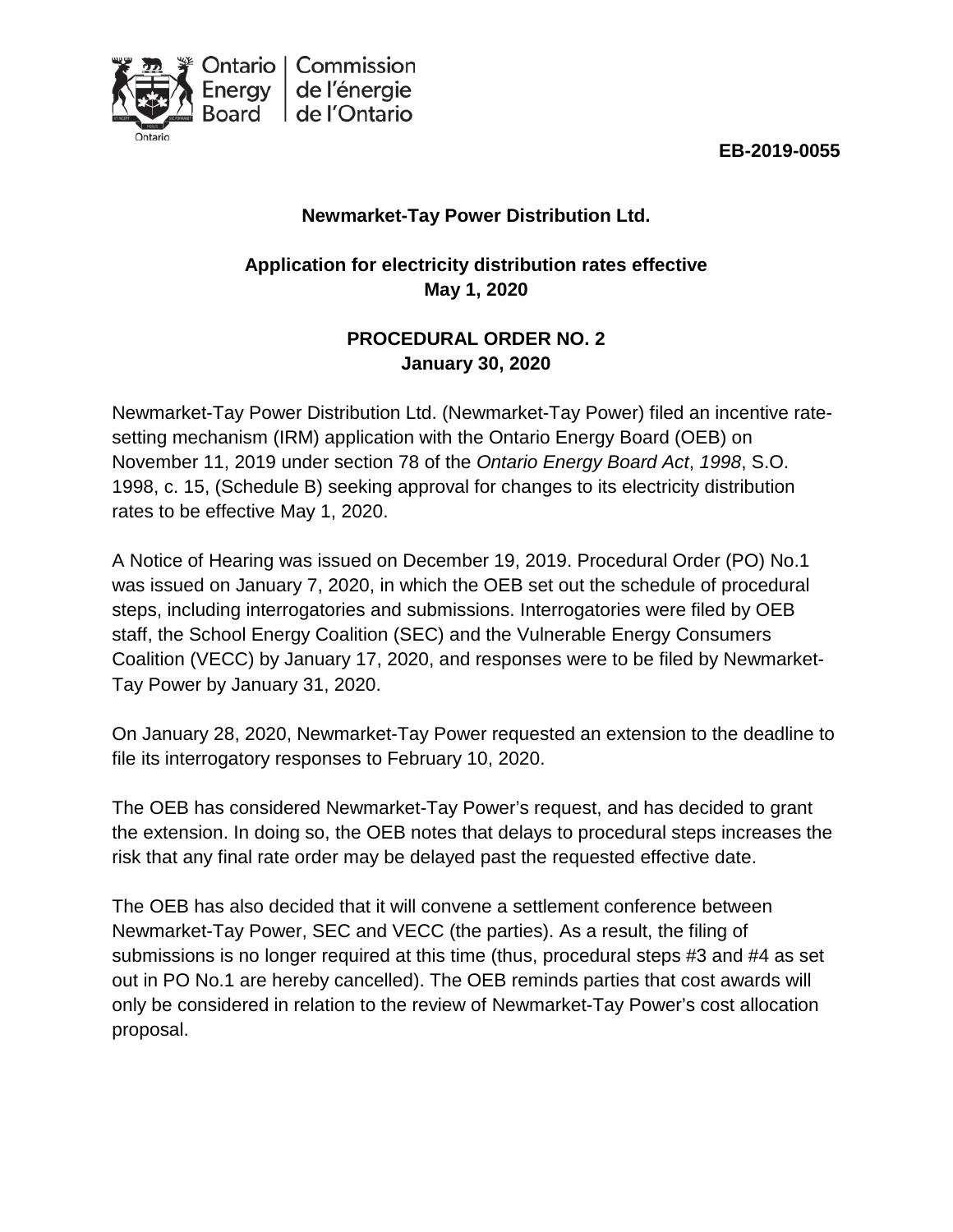### **IT IS THEREFORE ORDERED THAT:**

- 1. Newmarket-Tay Power shall file with the OEB complete written responses to the interrogatories and serve them on all intervenors by **February 10, 2020**.
- 2. A settlement conference among the parties and OEB staff will be convened on **February 26, 2020** starting at **9:30 a.m., at 2300 Yonge Street, 25th floor, Toronto**. If necessary, the settlement conference will continue on **February 27, 2020**.
- 3. Any settlement proposal arising from the settlement conference shall be filed with the OEB on or before **March 12, 2020**. In addition to outlining the terms of any settlement, the settlement proposal should contain a list of any unsettled issues, indicating with reasons whether the parties believe those issues should be dealt with by way of oral or written hearing.
- 4. Any submission from OEB staff on a settlement proposal shall be filed with the OEB and served on all parties by **March 19, 2020.**
- 5. If there is no settlement proposal arising from the settlement conference, Newmarket-Tay Power shall file a statement to that effect with the OEB at its earliest opportunity and in any event by **March 12, 2020**. The OEB will establish a timeline for the remainder of this proceeding.

All materials filed with the OEB must quote the file number, **EB-2019-0055**, be made in searchable / unrestricted PDF format electronically through the OEB's web portal at https://pes.ontarioenergyboard.ca/eservice</u>. Two paper copies must also be filed at the OEB's address provided below. Filings must clearly state the sender's name, postal address and telephone number, fax number and e-mail address. Parties must use the document naming conventions and document submission standards outlined in the RESS Document Guideline found at [http://www.oeb.ca/OEB/Industry.](http://www.oeb.ca/OEB/Industry) If the web portal is not available parties may email their documents to the address below. Those who do not have computer access are required to file 7 paper copies.

All communications should be directed to the attention of the Board Secretary at the address below, and be received no later than 4:45 p.m. on the required date.

With respect to distribution lists for all electronic correspondence and materials related to this proceeding, parties must include the Case Manager, Andrew Frank at [andrew.frank@oeb.ca](mailto:andrew.frank@oeb.ca) and OEB Counsel, Richard Lanni at [richard.lanni@oeb.ca.](mailto:richard.lanni@oeb.ca)